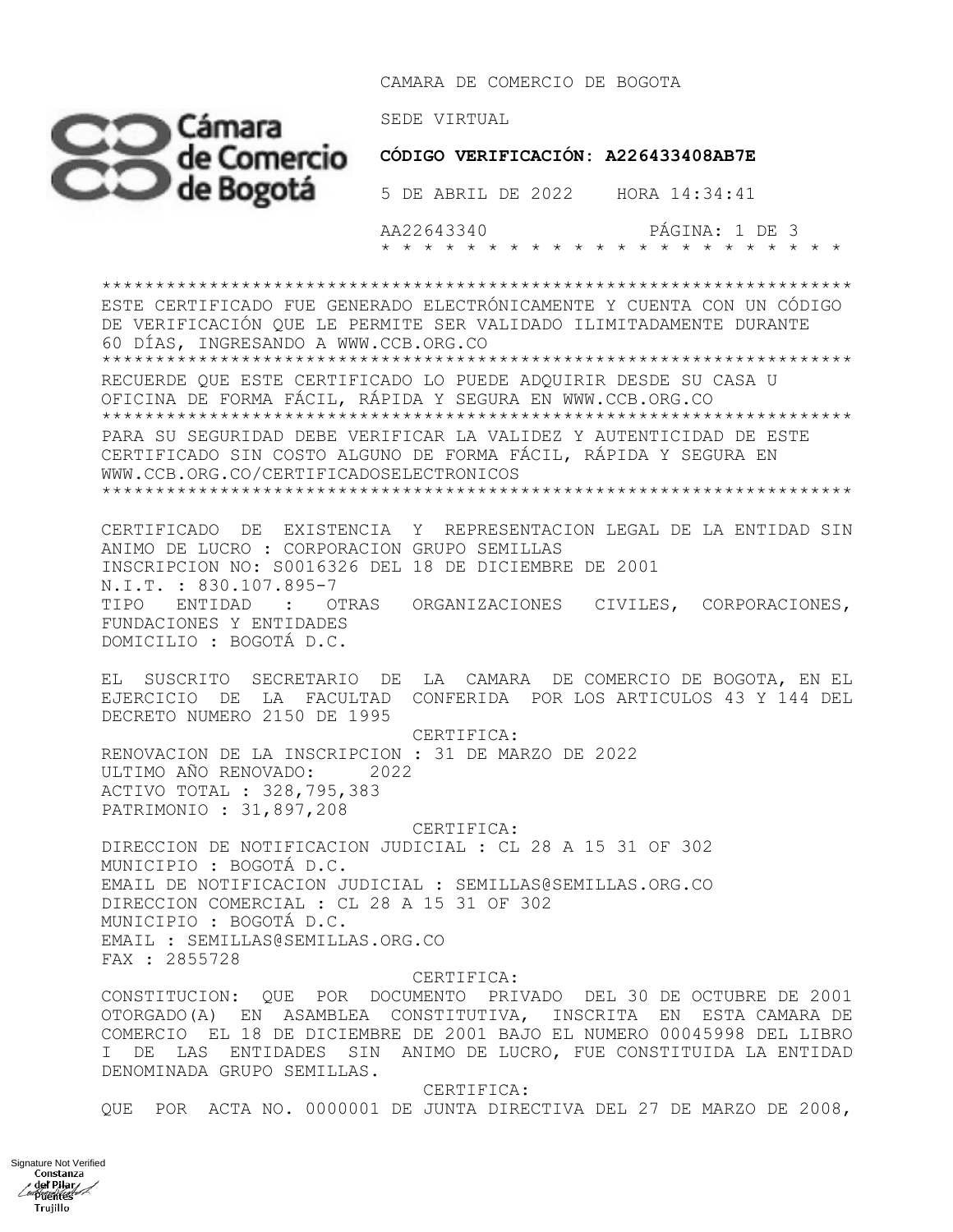INSCRITA EL 6 DE MAYO DE 2008 BAJO EL NÚMERO 00136177 DEL LIBRO I DE LAS ENTIDADES SIN ANIMO DE LUCRO, LA ENTIDAD CAMBIO SU NOMBRE DE: GRUPO SEMILLAS POR EL DE: CORPORACION GRUPO SEMILLAS. CERTIFICA: ENTIDAD QUE EJERCE LA FUNCION DE INSPECCION, VIGILANCIA Y CONTROL: ALCALDIA MAYOR DE BOGOTA CERTIFICA: REFORMAS: DOCUMENTO NO. FECHA ORIGEN **EXAMPLE ORIGEN** FECHA NO.INSC. 0000001 2008/03/27 JUNTA DIRECTIVA 2008/05/06 00136177 021 2016/10/03 ASAMBLEA GENERAL 2016/10/26 00268134 23 2017/03/25 ASAMBLEA GENERAL 2018/09/13 00309052 23 2017/03/25 ASAMBLEA GENERAL 2018/09/13 00309053 CERTIFICA: VIGENCIA: QUE LA ENTIDAD NO SE HALLA DISUELTA. DURACION HASTA EL 27 DE MARZO DE 2058 . CERTIFICA: OBJETO: EL OBJETO PRINCIPAL DE LA ENTIDAD ES REALIZAR ACTIVIDADES DE ASESORIA, INVESTIGACION, DIVULGACION Y PROMOCION DE ESTRATEGIAS Y ACCIONES SOBRE ASPECTOS AMBIENTALES, POLITICOS Y DE MANEJO Y GESTION DE LA BIODIVERSIDAD Y DEL DESARROLLO SUSTENTABLE, DIRIGIDAS A CREAR CONDICIONES FAVORABLES A A LAS ORGANIZACION Y COMUNIDADES CAMPESINAS, INDIGENAS Y AFROCOLOMBIANAS, ASI COMO A ASOCIACIONES DE CONSUMIDORES, LA ACADEMIA Y AQUELLOS SECTORES QUE ABORDEN Y PROMUEVAN SIMILARES ESTRATEGIAS. EN DESARROLLO DE SU OBJETO PODRA ADELANTAR ACTIVIDADES COMO: A. APOYO Y ASESORIA A LAS ORGANIZACIONES EN LOS PROCESOS DE RECUPERACION, MANEJO Y FORTALECIMIENTO DE LOS SISTEMAS DE PRODUCCION SUSTENTABLES CON ENFOQUES AGROECOLOGICOS, BASADOS EN LA CONSERVACION, RECUPERACION, USO Y MANEJO DE LA BIODIVERSIDAD Y LA SOBERANIA ALIMENTARIA. B. CUALIFICACION Y PROMOCION DEL DEBATE PUBLICO EN ORGANIZACIONES LOCALES Y OTROS SECTORES DE LA SOCIEDAD, FRENTE A LAS POLITICAS PUBLICAS Y LAS NORMAS AMBIENTALES, RURALES Y AGRARIAS QUE COMPROMETAN LOS DERECHOS COLECTIVOS EN TEMAS COMO: PRIVATIZACION DE TERRITORIOS Y RECURSOS NATURALES (BIODIVERSIDAD, BOSQUES, AGUA, SERVICIOS AMBIENTALES, CONOCIMIENTOS TRADICIONALES ), BIOPIRATERIA, PATENTES, TRATADOS Y ACUERDOS COMERCIALES, BIOSEGURIDAD, CULTIVOS Y ALIMENTOS TRANSGENICOS, AGROCOMBUSTIBLES Y MEGAPROYECTOS, ENTRE OTROS TEMAS. C. PROMOCION DE ESTRATEGIAS Y ACCIONES DE INCIDENCIA POR PARTE DE ORGANIZACIONES DE LE SOCIEDAD CIVIL, QUE PERMITAN LA DEFENSA Y EL CONTROL LOCAL DE LOS TERRITORIOS COLECTIVOS, LOS RECURSOS NATURALES , Y LA SOBERANIA/ AUTONOMIA ALIMENTARIA. D. PROMOCION DE ALIANZAS Y REDES DE TRABAJO Y CON DIFERENTES SECTORES DE LA SOCIEDAD, EN EL AMBITO NACIONAL E INTERNACIONAL; QUE BUSQUEN LA DEFENSA DE LOS TERRITORIOS COLECTIVOS, LOS RECURSOS NATURALES Y LOS DERECHOS DE LAS POBLACION RURALES. E. DIFUSION DE INFORMACION SOBRE LOS TEMAS QUE LOS MOVIMIENTOS SOCIALES, A LAS ORGANIZACIONES LOCALES Y AL PUBLICO EN GENERAL, A TRAVES DE PUBLICACIONES IMPRESAS, ELECTRONICAS Y AUDIOVISUALES, SOBRE ESTOS TEMAS. F. LAS DEMAS QUE SIRVAN DE SUSTENTO A LES ACTIVIDADES ANTERIORMENTE DESCRITAS.

CERTIFICA:

ACTIVIDAD PRINCIPAL: 9499 (ACTIVIDADES DE OTRAS ASOCIACIONES N.C.P.)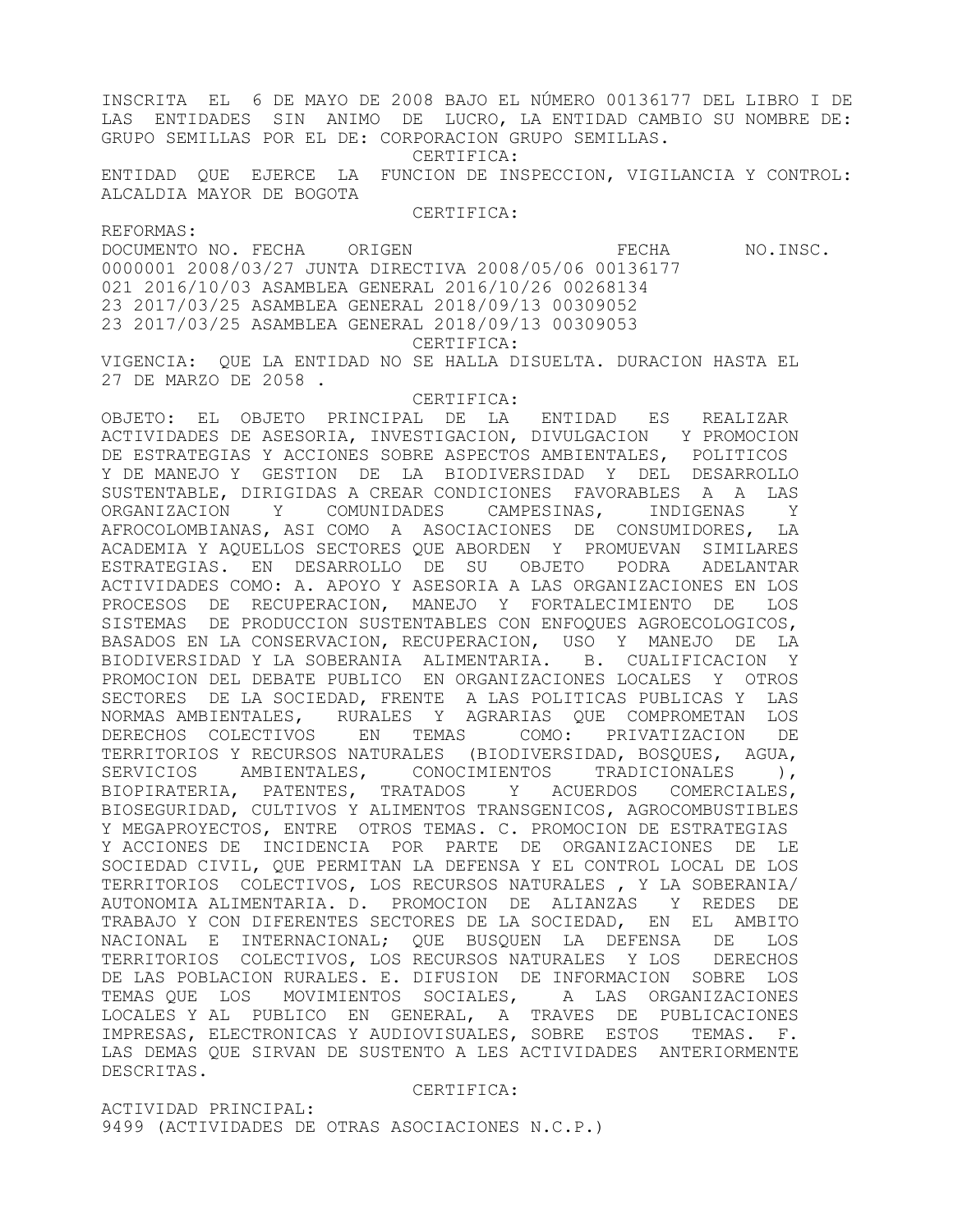

**CÓDIGO VERIFICACIÓN: A226433408AB7E** 

5 DE ABRIL DE 2022 HORA 14:34:41

 AA22643340 PÁGINA: 2 DE 3 \* \* \* \* \* \* \* \* \* \* \* \* \* \* \* \* \* \* \* \* \* \*

CERTIFICA:

\$ 31.897.208,00

CERTIFICA:

 \*\* ORGANOS DE ADMINISTRACION \*\* QUE POR ACTA NO. 24 DE ASAMBLEA GENERAL DEL 24 DE MARZO DE 2018, INSCRITA EL 13 DE SEPTIEMBRE DE 2018 BAJO EL NUMERO 00309054 DEL LIBRO I DE LAS ENTIDADES SIN ANIMO DE LUCRO, FUE (RON) NOMBRADO (S): NOMBRE IDENTIFICACION MIEMBRO JUNTA DIRECTIVA ACEVEDO OSORIO ALVARO C.C. 000000010284652 MIEMBRO JUNTA DIRECTIVA ARIAS GIRALDO DORA LUCY C.C. 000000052036375 MIEMBRO JUNTA DIRECTIVA GUTIERREZ ESCOBAR LAURA MARIA C.C. 000000052819387 CERTIFICA: REPRESENTACION LEGAL: SU REPRESENTANTE LEGAL ES EL DIRECTOR EJECUTIVO, QUIEN TENDRA UN SUPLENTE QUE LO REEMPLZARA EN SUS AUSENCIAS TEMPORALES O PERMANENTES, CON LAS MISMAS ATRIBUCIONES. CERTIFICA: \*\* NOMBRAMIENTOS \*\* QUE POR ACTA NO. 13 DE ASAMBLEA DE ASOCIADOS DEL 2 DE ABRIL DE 2011, INSCRITA EL 30 DE ENERO DE 2012 BAJO EL NUMERO 00202948 DEL LIBRO I DE LAS ENTIDADES SIN ANIMO DE LUCRO, FUE (RON) NOMBRADO (S): NOMBRE IDENTIFICACION DIRECTOR EJECUTIVO VELEZ ORTIZ GERMAN ALONSO C.C. 000000070116007 QUE POR ACTA NO. 021 DE ASAMBLEA GENERAL DEL 3 DE OCTUBRE DE 2016, INSCRITA EL 26 DE OCTUBRE DE 2016 BAJO EL NUMERO 00268135 DEL LIBRO I DE LAS ENTIDADES SIN ANIMO DE LUCRO, FUE (RON) NOMBRADO (S): NOMBRE IDENTIFICACION DIRECTOR EJECUTIVO SUPLENTE CASTRILLON ZAPATA FERNANDO C.C. 000000071702284 CERTIFICA: FACULTADES DEL REPRESENTANTE LEGAL: FACULTADES DEL REPRESENTANTE LEGAL: FUNCIONES DEL DIRECTOR EJECUTIVO. SUS FUNCIONES SON: A ) EJERCER LA REPRESENTACION LEGAL DE LA CORPORACION GRUPO SEMILLAS. EN CASO DE AUSENCIA ABSOLUTA O TEMPORAL, LA REPRESENTACION LEGAL SERA EJERCIDA PROVISIONALMENTE POR LA PERSONA QUE DESIGNE LA JUNTA DIRECTIVA. B ) VELAR POR EL CUMPLIMIENTO DE LOS ESTATUTOS, REGLAMENTOS, DETERMINACIONES E INSTRUCCIONES DE LA ASAMBLEA GENERAL. C) EJECUTAR Y ORIENTAR TODAS ALAS ACTIVIDADES DE LA INSTITUCION DE ACUERDO CON LAS DECISIONES DE LA ASAMBLEA GENERAL Y LA JUNTA DIRECTIVA. D) PREPARAR Y PRESENTAR INFORMES DE SU

GESTION A LA JUNTA DIRECTIVA, LA ASAMBLEA GENERAL Y LAS ENTIDADES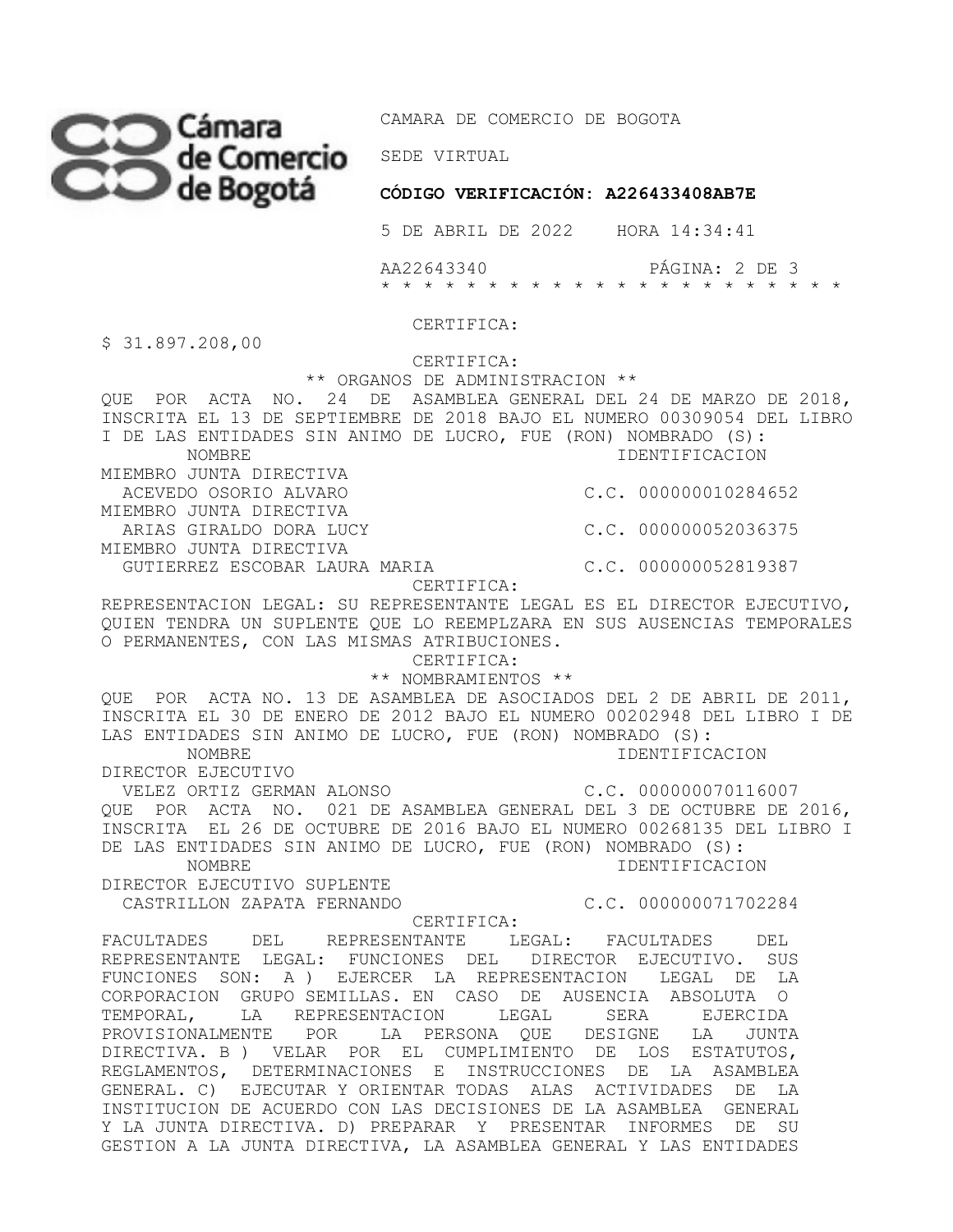QUE FINANCIEN A LA CORPORACION GRUPO SEMILLAS. E) ADOPTAR LA ESTRUCTURA CONTABLE Y ADMINISTRATIVA PARA CUMPLIR SUS OBLIGACIONES ADMINISTRATIVAS Y ADOPTAR EL MANUAL DE PROCEDIMIENTOS ADMINISTRATIVOS Y CONTABLES DE LA CORPORACION. F ) CREAR LOS EMPLEOS QUE CONSIDERE NECESARIOS PARA EL BUEN FUNCIONAMIENTO DE LA INSTITUCION, Y DEFINIR REGLAS Y SISTEMAS DE VINCULACION DE LOS MIEMBROS DEL EQUIPO, ASI COMO LAS FUNCIONES DE CADA UNO DE ELLOS. G ) GESTIONAR RECURSOS, APOYOS, ALIANZAS INSTITUCIONALES. H) CELEBRAR LOS CONTRATOS Y CONVENIOS QUE SEAN NECESARIOS. I ) SERA EL ORDENADOR DEL GASTO Y RESPONSABLE DE LOS GIROS Y LOS PAGOS QUE SE REALICEN DE PARTE DE LA CORPORACION. J ) REPRESENTAR A AL CORPORACION, JUDICIAL Y EXTRAJUDICIALMENTE, ANTE LAS AUTORIDADES PUBLICAS Y ANTE CUALQUIER PERSONA JURIDICA Y NATURAL CON LAS QUE AQUELLA ENTRARE EN RELACION, LO MISMO QUE CONSTITUIR APODERADOS JUDICIALMENTE Y EXTRAJUDICIALMENTE. K. PROTOCOLIZAR Y REGISTRAR LOS ESTATUTOS ANTE LAS AUTORIDADES COMPETENTES. L) EXPEDIR TODAS LAS CERTIFICACIONES Y CONSTANCIAS QUE SE REQUIERAN ANTE LAS AUTORIDADES Y ORGANISMOS COMPETENTES. M. LAS DEMAS QUE CORRESPONDA PRO NATURALEZA DE SU CARGO Y LA QUE SEA ASIGNADA POR LA ASAMBLEA GENERAL Y A JUNTA DE SOCIOS.

CERTIFICA:

QUE EN ESTA CAMARA DE COMERCIO NO APARECEN INSCRIPCIONES POSTERIORES DE DOCUMENTOS REFERENTES A REFORMA, DISOLUCION LIQUIDACION O NOMBRAMIENTOS DE REPRESENTANTES LEGALES DE LA MENCIONADA ENTIDAD. CERTIFICA:

EL REGISTRO ANTE LAS CAMARAS DE COMERCIO NO CONSTITUYE APROBACION DE ESTATUTOS. (DECRETO 2150 DE 1995 Y DECRETO 427 DE 1996).

LA PERSONA JURIDICA DE QUE TRATA ESTE CERTIFICADO SE ENCUENTRA SUJETA A LA INSPECCION, VIGILANCIA Y CONTROL DE LAS AUTORIDADES QUE EJERCEN ESTA FUNCION, POR LO TANTO DEBERA PRESENTAR ANTE LA AUTORIDAD CORRESPONDIENTE, EL CERTIFICADO DE REGISTRO RESPECTIVO, EXPEDIDO POR LA CAMARA DE COMERCIO, DENTRO DE LOS 10 DIAS HABILES SIGUIENTES A LA FECHA DE INSCRIPCION, MAS EL TERMINO DE LA DISTANCIA CUANDO EL DOMICILIO DE LA PERSONA JURIDICA SIN ANIMO DE LUCRO QUE SE REGISTRA ES DIFERENTE AL DE LA CAMARA DE COMERCIO QUE LE CORRESPONDE. EN EL CASO DE REFORMAS ESTATUTARIAS ADEMAS SE ALLEGARA COPIA DE LOS ESTATUTOS.

TODA AUTORIZACION, PERMISO, LICENCIA O RECONOCIMIENTO DE CARACTER OFICIAL, SE TRAMITARA CON POSTERIORIDAD A LA INSCRIPCION DE LAS PERSONAS JURIDICAS SIN ANIMO DE LUCRO EN LA RESPECTIVA CAMARA DE COMERCIO.

## CERTIFICA:

DE CONFORMIDAD CON LO ESTABLECIDO EN EL CÓDIGO DE PROCEDIMIENTO ADMINISTRATIVO Y DE LO CONTENCIOSO ADMINISTRATIVO Y DE LA LEY 962 DE 2005, LOS ACTOS ADMINISTRATIVOS DE REGISTRO AQUÍ CERTIFICADOS QUEDAN EN FIRME DIEZ (10) DÍAS HÁBILES DESPUÉS DE LA FECHA DE LA CORRESPONDIENTE ANOTACIÓN, SIEMPRE QUE NO SEAN OBJETO DE RECURSO. LOS SÁBADOS NO SON TENIDOS EN CUENTA COMO DÍAS HÁBILES PARA LA CÁMARA DE COMERCIO DE BOGOTÁ.

\* \* \* EL PRESENTE CERTIFICADO NO CONSTITUYE PERMISO DE \* \* \*  ${\tt FUNCIONAMIENTO}$  EN NINGUN CASO

## TAMAÑO EMPRESA